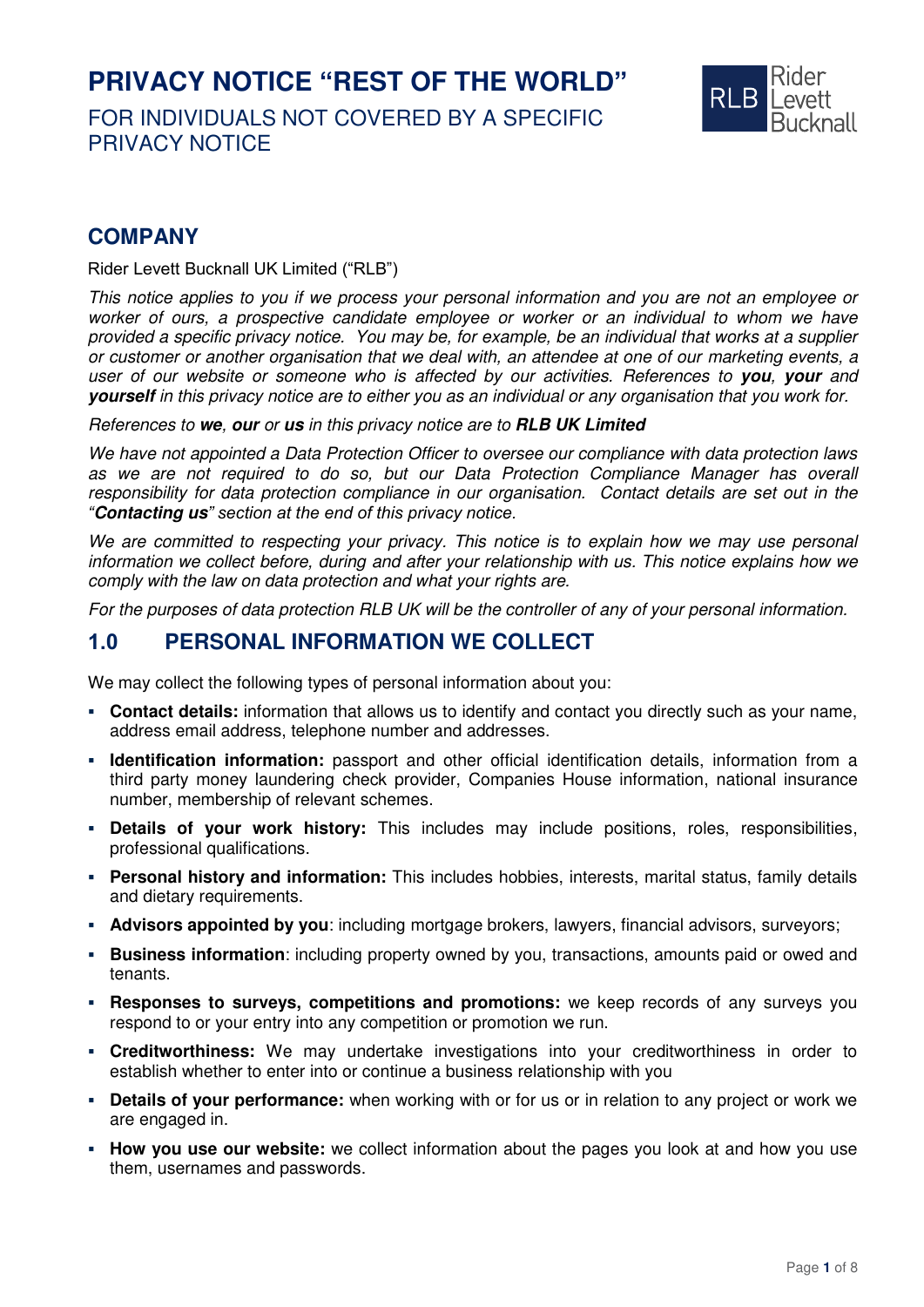

- **Videos, photographs and audio recordings**: which you or other people take and provide to us or we take ourselves.
- **Your usage of the IT systems we make available to visitors to our premises**: for example our client internet and Wi-Fi facilities.
- **Details of the correspondence (including e-mail correspondence) you send and receive from us and details of any claims:** this includes letters and emails, SMS, MMS and other electronic communication and may in some cases include audio recording of telephone conversations.
- **EXEDENTIFY Subscription information:** for example when you subscribe to one of our blogs or other materials.
- **IP address information:** your computer's IP address allows us to track your usage of our website.

If you are providing information regarding other individuals to us, it is your responsibility to ensure that you have the right to provide the information to us.

#### **2.0 SPECIAL CATEGORIES OF PERSONAL INFORMATION**

We do not [generally] collect, store and use the following "special categories" of more sensitive personal information regarding you:

- information about your race or ethnicity, religious beliefs, sexual orientation and political opinions;
- **•** information about your trade union memberships;
- **•** information about your health, including any medical condition, health and sickness records, medical records and health professional information; and
- **EXEDENT** biometric information about you, for example fingerprints, retina scans.

We will also not collect, store and use any criminal records information in relation to you. If we do collect any criminal records information, we do not currently rely on consent as a basis for processing criminal records information.

Again if you are providing information regarding other individuals to us, it is your responsibility to ensure that you have the right to provide the information to us.

# **3.0 SOURCES WE COLLECT YOUR PERSONAL INFORMATION FROM**

We will collect personal information from a number of sources. These may include the following:

- **· Directly from you:** when you indicate that you may wish to attend an event, complete forms we provide to you, use our website, enter our competitions and promotions, make a claim, make a complaint, provide money laundering information to us contact us by phone, email or communicate with us directly in some other way.
- **Your landlord**: such as a housing association
- **From referrals and recommendations**: usually given by other people who know you or have a working relationship with you.
- **Our website:** provides us with information about how you use it and the devices that you use to connect to our website.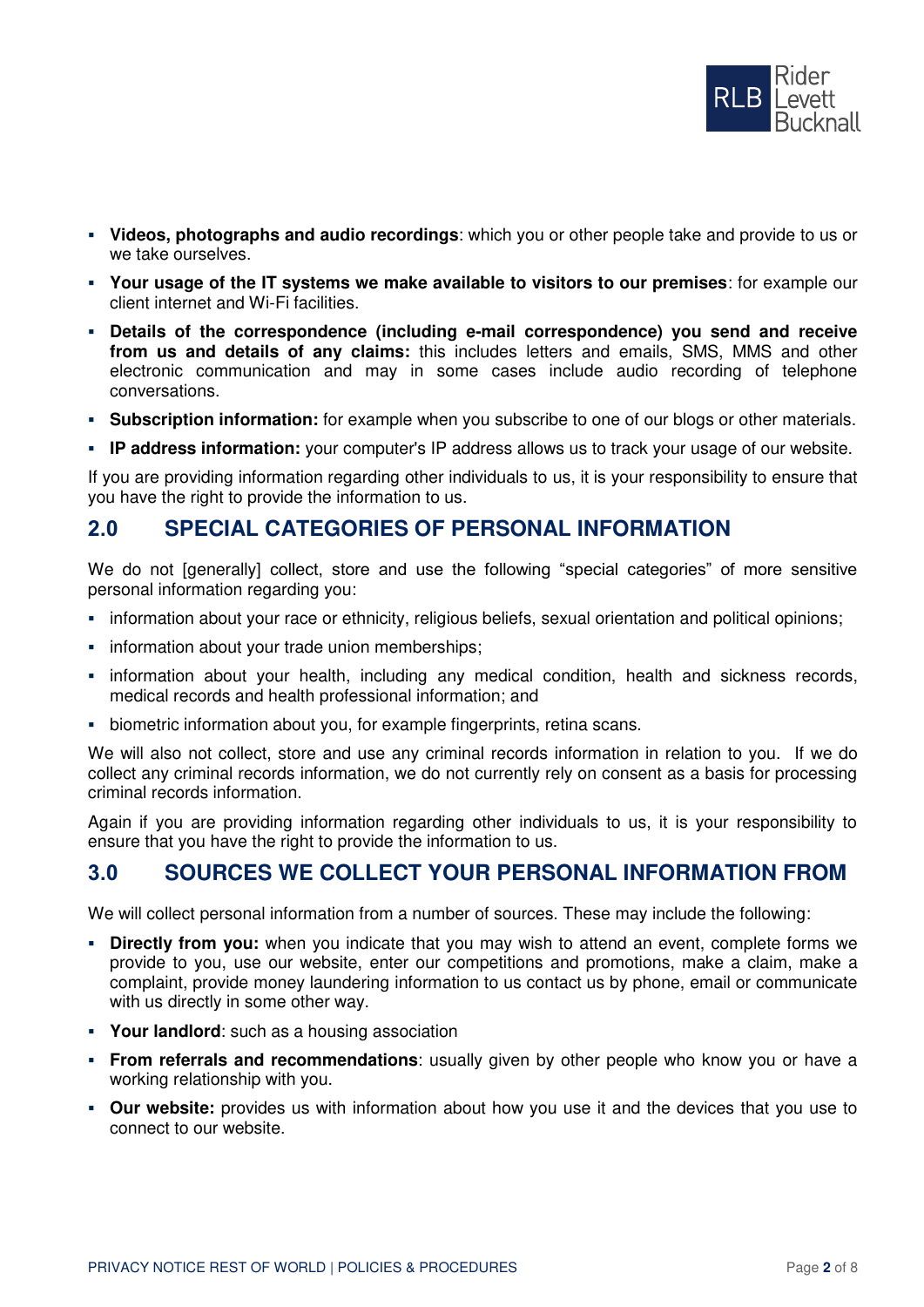

- **Providers of information:** which may include professional bodies or trade associations, credit reference agencies, money laundering check provider, Companies House, the Land Registry, LinkedIn and other web platforms.
- **Journalists or other investigators**: they may provide us with details or make enquires about you or matters concerning you or ourselves.
- **Your employer or the organisation you work for:** they may provide us with your name, position contact details and background information about you.
- **Our professional advisors**: such as lawyers, accountants, financial advisors, planning consultants, surveyors, consultants and other advisors.
- **Your professional advisors**: such as lawyers, accountants, financial advisors, planning consultants, surveyors, consultants and other advisors.
- **The Government, local authorities or relevant regulators:** to assist with investigations, for example the Information Commissioner's Office or applications to the local authority.

#### **4.0 WHAT WE USE YOUR PERSONAL INFORMATION FOR**

The table below describes the main purposes for which we process your personal information, the categories of your information involved and our lawful basis for being able to do this. Which will apply will depend upon the nature of your relationship and interactions with us.

| <b>Purpose</b>                                                                                                                                                                                                              | <b>Personal information used</b>           | <b>Lawful basis</b>                                                                                                                                                           |
|-----------------------------------------------------------------------------------------------------------------------------------------------------------------------------------------------------------------------------|--------------------------------------------|-------------------------------------------------------------------------------------------------------------------------------------------------------------------------------|
| Identity and money laundering<br>checks and passing details of our<br>money laundering checks to third<br>parties and to carry out credit<br>checks                                                                         | All the personal information we<br>collect | We may have a legal obligation to<br>undertake identification and money<br>laundering checks and to provide<br>those details to third parties                                 |
|                                                                                                                                                                                                                             |                                            | We and a third party also have a<br>legitimate interest in knowing your<br>identity and carrying out money<br>laundering checks and ensuring that<br>we are likely to be paid |
| Enter into and perform contracts,<br>where we may be supplying<br>products/services to you and/or<br>you may be supplying<br>products/services to us or we may<br>be involved in similar<br>arrangements with third parties | All the personal information we<br>collect | To enter into and perform contracts<br>with either yourself or the<br>organisation that you represent                                                                         |
|                                                                                                                                                                                                                             |                                            | We have a legitimate to properly<br>perform contracts with third parties                                                                                                      |
| Deal with your queries or<br>complaints, claims, legal disputes<br>or raise queries, claims, legal<br>disputes or complaints with you                                                                                       | All the personal information we<br>collect | This may be necessary to perform a<br>contract with you or the organisation<br>that you represent                                                                             |
|                                                                                                                                                                                                                             |                                            | We have a legitimate interest to<br>improve the services and/or products<br>we provide                                                                                        |
|                                                                                                                                                                                                                             |                                            | To defend, bring or establish legal<br>claims                                                                                                                                 |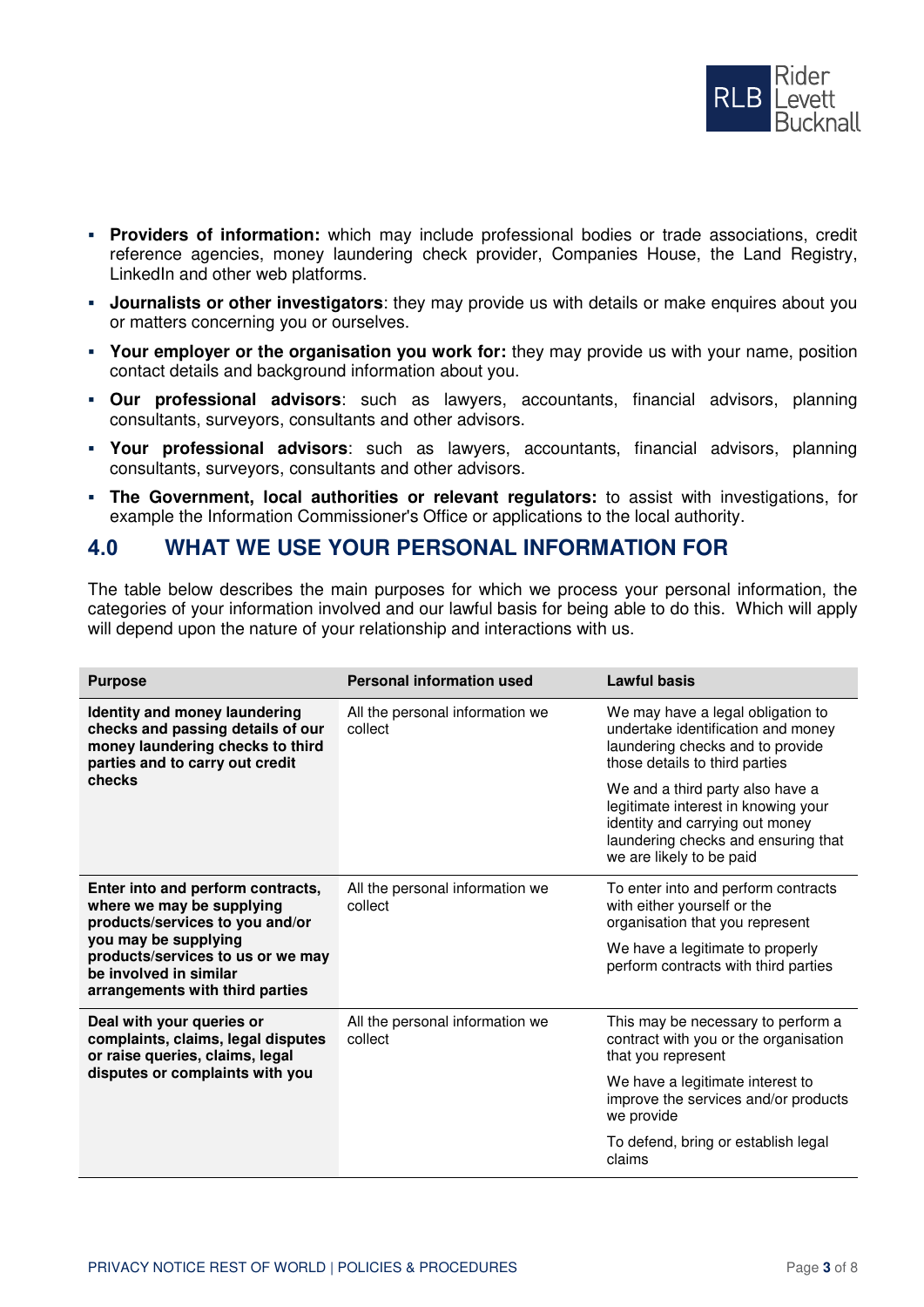

| <b>Purpose</b>                                                                                       | <b>Personal information used</b>                                                                                                                                                                | <b>Lawful basis</b>                                                                                                                                                                                                                                                                                                                                                                                              |
|------------------------------------------------------------------------------------------------------|-------------------------------------------------------------------------------------------------------------------------------------------------------------------------------------------------|------------------------------------------------------------------------------------------------------------------------------------------------------------------------------------------------------------------------------------------------------------------------------------------------------------------------------------------------------------------------------------------------------------------|
| Maintain and improve our<br>services and/or products                                                 | All the personal information we<br>collect                                                                                                                                                      | We have a legitimate interest to<br>improve the services and/or products<br>we provide                                                                                                                                                                                                                                                                                                                           |
| Data analytics, statistical analysis<br>and other research to help us<br>improve our online services | How you use our website                                                                                                                                                                         | We have a legitimate interest to<br>improve the online services we<br>provide and user experience                                                                                                                                                                                                                                                                                                                |
| Security of our IT systems                                                                           | All the personal information we<br>collect                                                                                                                                                      | We have a legitimate interest in<br>ensuring the security of our IT<br>systems                                                                                                                                                                                                                                                                                                                                   |
| <b>Staff training</b>                                                                                | All the personal information we<br>collect                                                                                                                                                      | We have a legitimate interest to<br>improve the products and services<br>we provide                                                                                                                                                                                                                                                                                                                              |
| <b>Perform credit checks</b>                                                                         | Contact details and payment<br>information                                                                                                                                                      | We have a legitimate interest to<br>ensure that we are likely to be paid<br>for products and services                                                                                                                                                                                                                                                                                                            |
| Determine services and/or<br>products that may be of interest to<br>you                              | All personal information we collect                                                                                                                                                             | We have a legitimate interest to<br>improve the services and/or products<br>we provide and to determine which<br>products and/or services you may be<br>interested in                                                                                                                                                                                                                                            |
| To provide you with requested<br>information                                                         | Contact details and services and<br>products or other information that<br>you have requested we provide to<br>you or your organisation                                                          | To comply with any request made by<br>you                                                                                                                                                                                                                                                                                                                                                                        |
| <b>Direct marketing</b>                                                                              | Contact details and services and<br>products that we have determined<br>may be of interest to you or your<br>organisation and/or which you or<br>your organisation has purchased in<br>the past | We may ask for your consent to<br>process your data for this purpose,<br>you may revoke your consent at any<br>point. Alternatively if you or your<br>organisation has purchased similar<br>services or products from us<br>previously we may market similar<br>products or services as a legitimate<br>interest in developing our business.<br>You have the right to opt out from<br>such marketing at any time |
| <b>Holding events</b>                                                                                | Your contact details, details of<br>attendance, your comments in<br>response forms and dietary<br>requirements and CCTV images                                                                  | We have a legitimate interest in<br>holding events and tracking<br>attendance and providing<br>appropriate food and drinks at<br>events<br>We may also have a legal obligation                                                                                                                                                                                                                                   |
|                                                                                                      |                                                                                                                                                                                                 | to comply with health and safety<br>requirements                                                                                                                                                                                                                                                                                                                                                                 |
| To comply with our legal [and<br>regulatory] obligations                                             | All the personal information we<br>collect                                                                                                                                                      | To comply with any legal [and<br>regulatory] obligation or requirement                                                                                                                                                                                                                                                                                                                                           |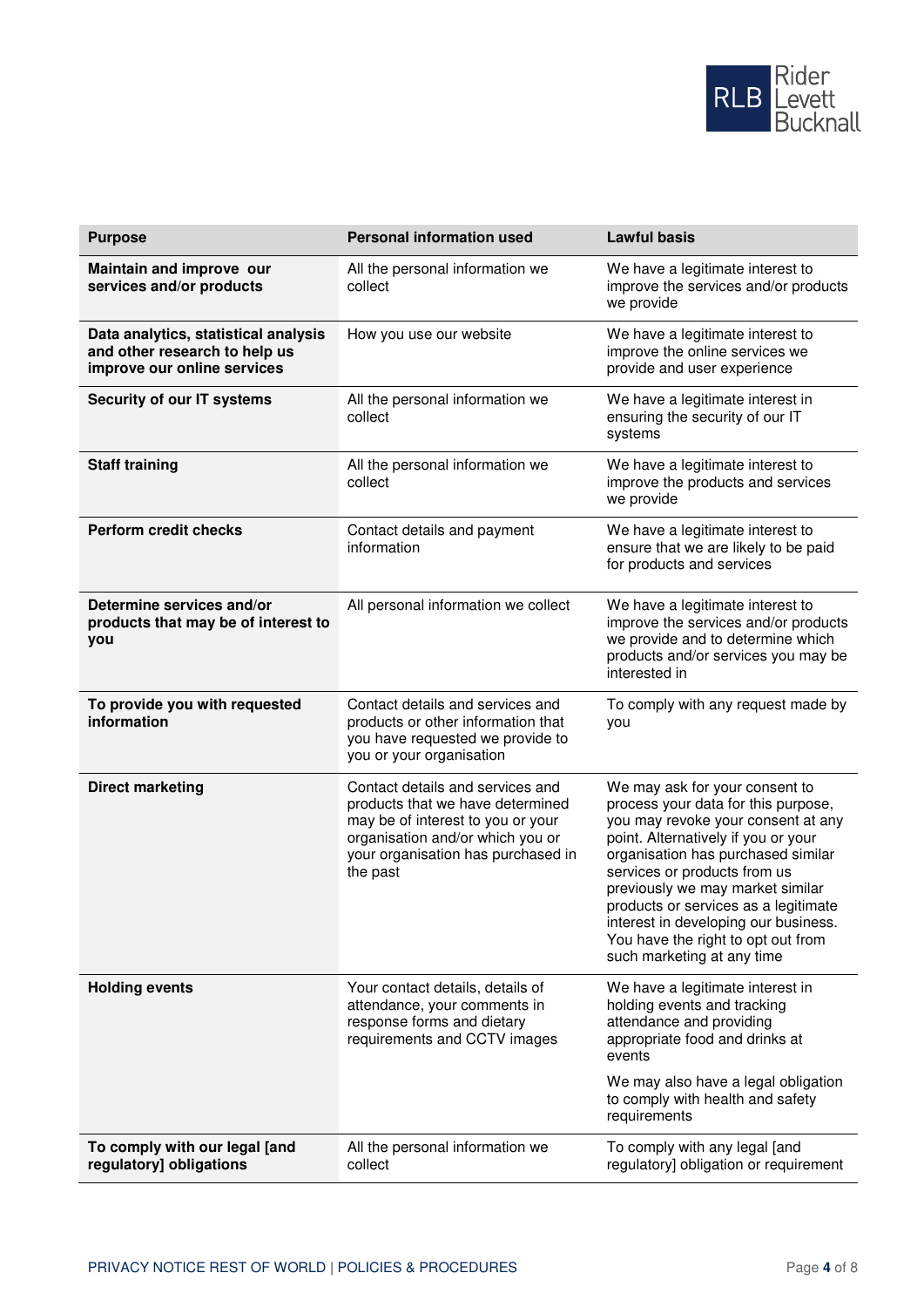

| <b>Purpose</b>                                                                     | <b>Personal information used</b>           | Lawful basis                                                                                                                                                             |
|------------------------------------------------------------------------------------|--------------------------------------------|--------------------------------------------------------------------------------------------------------------------------------------------------------------------------|
| Fraud, crime prevention and debt<br>collection                                     | All the personal information we<br>collect | We have a legitimate interest to<br>detect and prevent crime and to<br>collect debts.                                                                                    |
| To manage our relationship with<br>you and to operate our business                 | All the personal information we<br>collect | We have a legitimate interest to<br>operate our business in an efficient<br>way and to expand our business                                                               |
|                                                                                    |                                            | To enter into and perform contracts<br>with either yourself or the<br>organisation that you represent                                                                    |
| Storage of records relating to you<br>and also records relating to our<br>business | All the personal information we<br>collect | To be able to manage and fulfil any<br>contract with you, we may have a<br>legal obligation to do so and we also<br>have a legitimate interest to keep<br>proper records |

For some of your personal information you may have a legal, contractual or other requirement or obligation for you to provide us with your personal information. If you do not provide us with the requested personal information we may not be able to properly perform our contract with you or the organisation you represent or comply with legal obligations and we may have to terminate our relationship. For other personal information you may not be under an obligation to provide it to us, but if you do not provide it then we may not be able to properly perform our arrangements with you or the organisation you represent.

Where you have given us your consent to use your personal information in a particular manner, you have the right to withdraw this consent at any time, which you may do by contacting us as described in the "**Contacting us**" section below. We will generally only ask for your consent for direct marketing.

Please note however that the withdrawal of your consent will not affect any use of the data made before you withdrew your consent and we may still be entitled to hold and process the relevant personal information to the extent that we are entitled to do so on bases other than your consent. Withdrawing consent may also have the same effects as not providing the information in the first place, for example we may no longer be able to provide marketing information to you.

We may anonymise and aggregate any of the personal information we hold (so that it does not directly identify you). We may use anonymised and aggregated information for purposes that include testing our IT systems, research, data analysis, improving our site and developing new products and services.

#### **5.0 WHO WE SHARE YOUR PERSONAL INFORMATION WITH**

We may share personal information with the following parties:

- **Organisations in the same group as us:** in relation to joint events or joint work.
- **Other companies in our supply chain**: so that they can contact you about any issues in the supply chain or where your personal information is relevant to a subcontractor or party above us in the supply chain.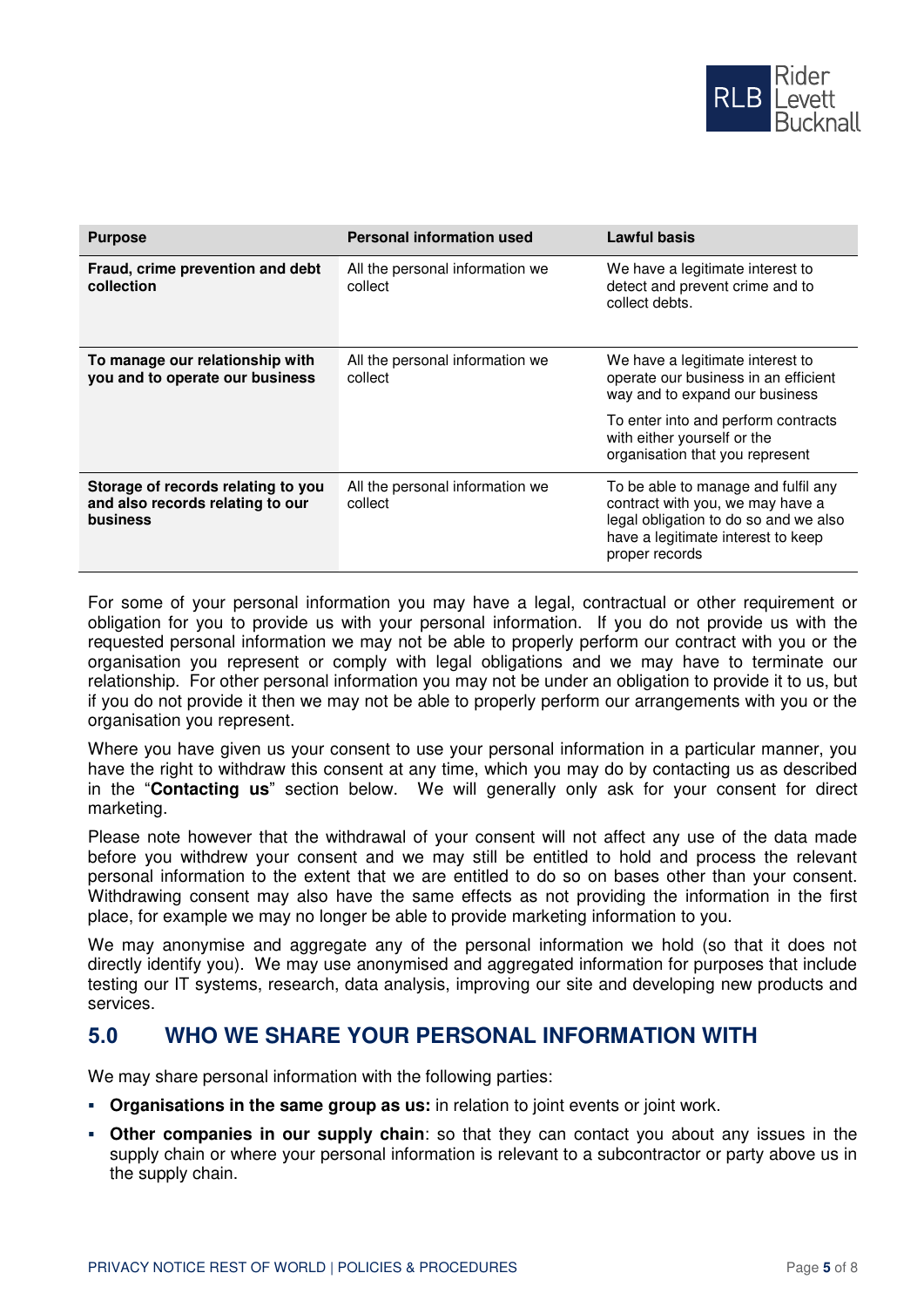

- **Credit reference and other identification agencies:** so that we can assess your creditworthiness and to verify your identity. These agencies may retain a footprint that a search has been undertaken.
- **Third parties who ask for or want referrals**: we may provide your details to a third party who is seeking services/products which are the same or similar to those that you provide.
- **Marketing and public relations companies**: to help us to develop, carry out and assess marketing and PR campaigns
- **Other service providers and advisors to us:** such as companies that support our IT, help us analyse the data we hold, process payments, send communications to our customers, provide us with legal, property or financial advice and generally help us deliver our products and services to you or the organisation that you represent or for us to purchase them from you or the organisation you represent.
- **· Information providers:** which may include credit reference agencies, money laundering check provider, Companies House, the Land Registry.
- **Purchasers of our business:** buyers or perspective buyers to whom we sell or negotiate to sell our business.
- **The Government, local authorities, planning authorities or relevant regulators:** where we are required to do so by law or to assist with their investigations, for example the Information Commissioner's Office.
- **Police, law enforcement agencies and security services:** to assist with the investigation and prevention of crime and the protection of national security.

We may provide third parties with aggregate statistical information and analytics about users of our products and services but we will make sure no one can be identified from this information before we disclose it.

We do not disclose personal information to anyone else except as set out above unless we have your consent or we are legally obliged to do so. We do not sell your data.

## **6.0 DIRECT MARKETING**

**Email, post and SMS marketing:** from time to time, we may contact you by email, post or SMS with information about products or services we believe you may be interested in.

We will only send marketing messages to you in accordance with the marketing preferences you set when you create your account or that you tell us afterwards you are happy to receive or where you or the organisation you represent have purchased similar services or goods from us previously.

You can then let us know at any time that you do not wish to receive marketing messages by sending an email to us by using the details set out in the "**Contacting us**" section below. You can also unsubscribe from our marketing by clicking on the unsubscribe link in any marketing messages we send to you.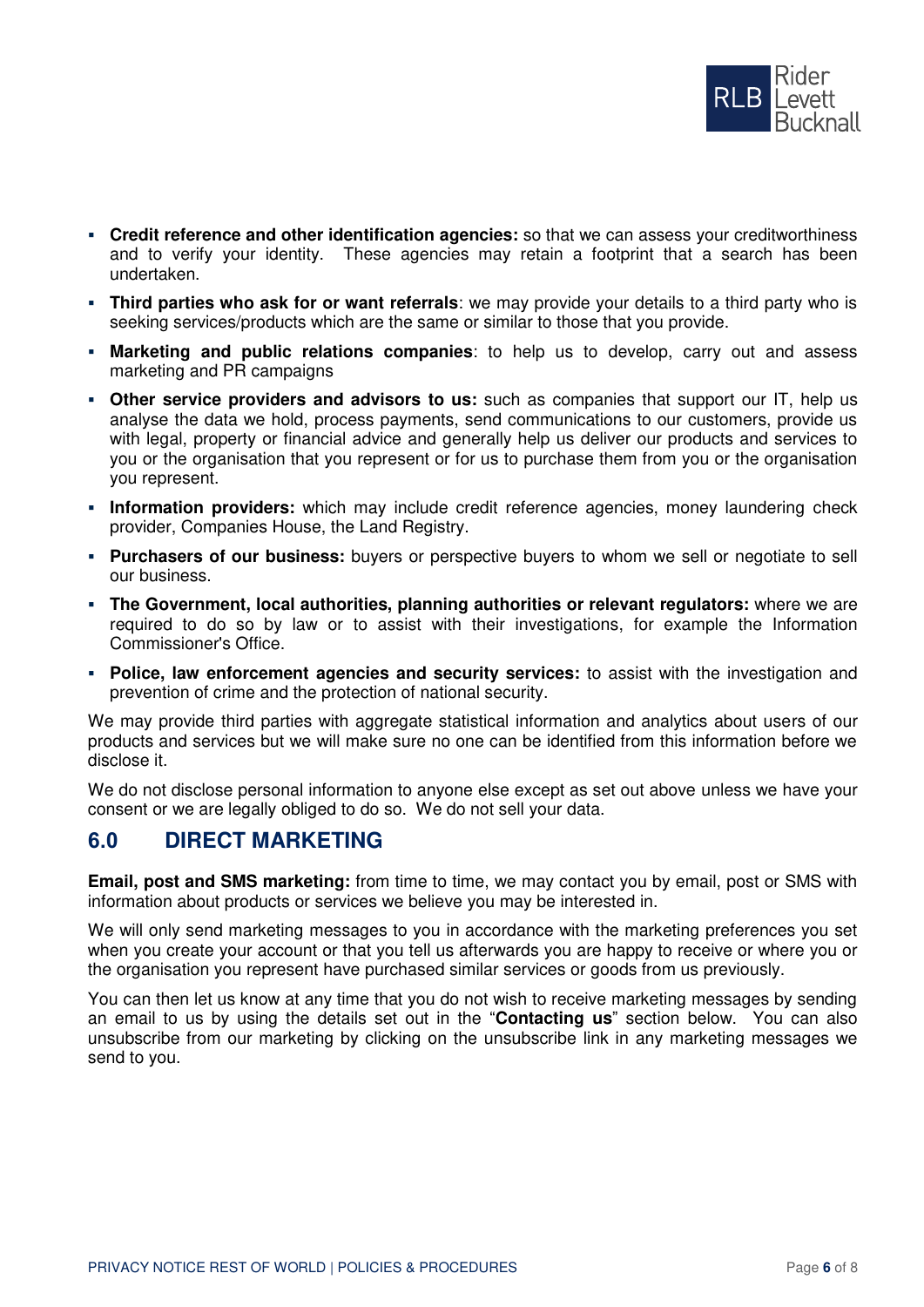

# **7.0 TRANSFERRING YOUR PERSONAL INFORMATION INTERNATIONALLY**

Our directors and other individuals working for us may in limited circumstances access personal information outside of the UK and European Union if they are on holiday abroad outside of the UK or European Union. If they do so they will be using our security measures and will be subject to their arrangements with us which are subject to English Law and the same legal protections that would apply to accessing personal data within the UK.

 In limited circumstances the people to whom we may disclose personal information as mentioned in the "**Who we share your personal information with**" section above may be located outside of the UK and European Union. In these cases we will impose any legally required protections to the personal information as required by law before it is disclosed.

If you require more details on the arrangements for any of the above then please contact us using the details in the "**Contacting us**" section below.

# **8.0 HOW LONG DO WE KEEP PERSONAL INFORMATION FOR**

We will keep your personal information for as long as is necessary for the purpose for which it has been obtained and then for as long as there is any risk of a potential claim, which will be dependent upon the limitation period for the particular type of claim. We have set out below the main retention periods which will apply:

- For individual contacts at customers and suppliers this will be for as long as we continue to have a relationship with that customer or supplier and then for a period of 12 years afterwards.
- For marketing contacts it will generally be a period of 6 years after we were last in contact with you.
- For website users it will generally be a period of 6 years after you used our website.
- For individuals seeking information, making complaints or otherwise corresponding with us it will generally be 2 years.
- For individuals attending an event it will generally be a period of 2 years after the event.

It is important to ensure that the personal information we hold about you is accurate and up-to-date, and you should let us know if anything changes, for example if you move position or work for a different organisation or change your phone number or email address. you can contact us by using the details set out in the "**Contacting us**" section below.

## **9.0 SECURITY**

We have numerous security measures in place to protect the loss, misuse and alteration of information under our control, such as passwords and firewalls. We cannot, however, guarantee that these measures are, or will remain, adequate. We do, however, take data security very seriously and will use all reasonable endeavours to protect the integrity and security of the personal information we collect about you.

## **10.0 YOUR RIGHTS IN RELATION TO YOUR PERSONAL INFORMATION**

You have the following rights in relation to your personal information:

▪ the right to be informed about how your personal information is being used;